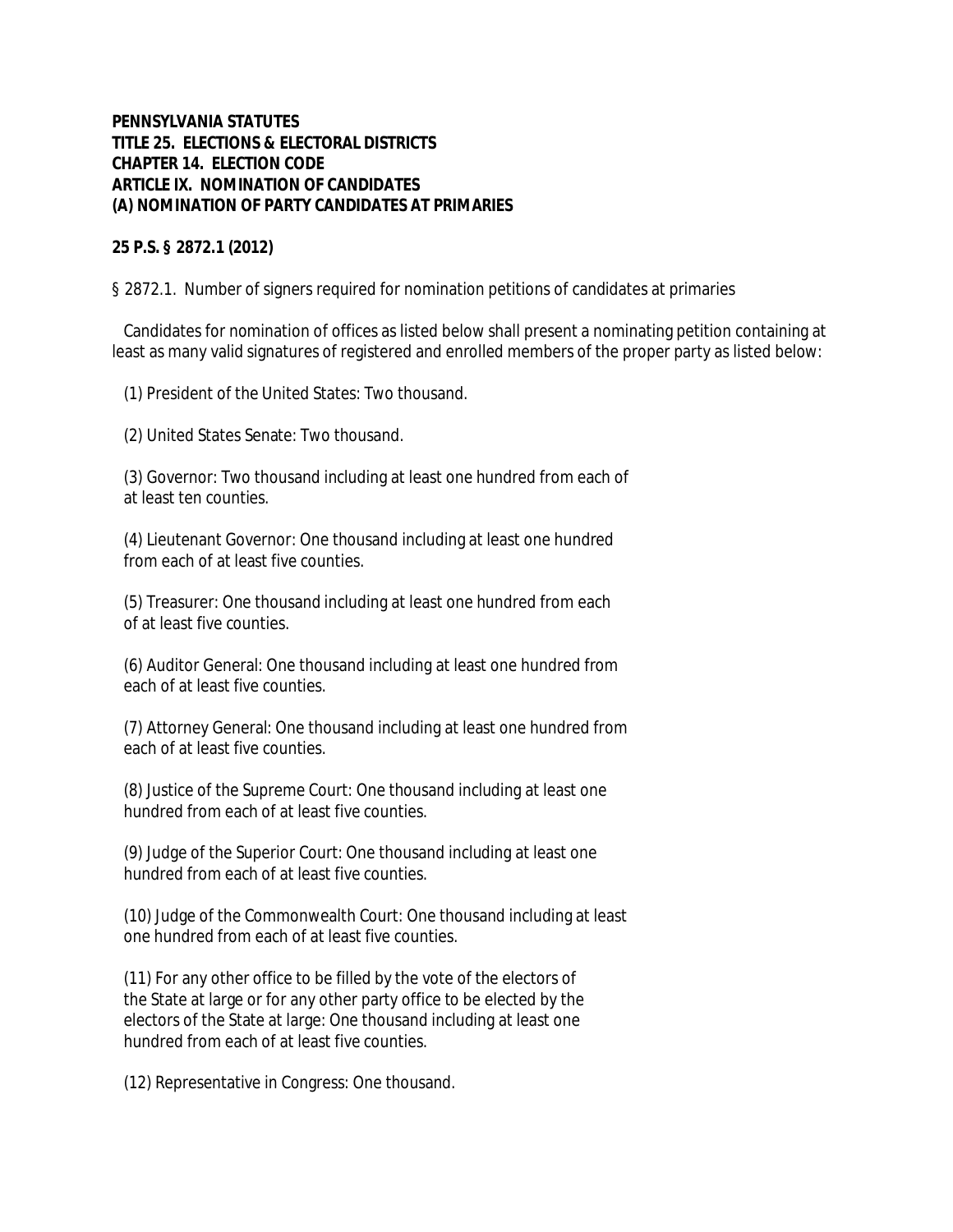(13) Senator in the General Assembly: Five hundred.

(14) Representative in the General Assembly: Three hundred.

 (15) Public or party offices to be filled by a vote of the electors in counties of the first class at large: One thousand.

 (16) Public or party offices to be filled by a vote of the electors in counties of the second class at large: Five hundred.

 (17) Public or party offices to be filled by a vote of the electors in cities of the first class at large: One thousand.

 (18) Public or party offices to be filled by a vote of the electors in counties of the second class A at large: Two hundred fifty.

 (19) Public or party offices to be filled by a vote of the electors in counties of the third class at large: Two hundred fifty.

 (20) Public or party offices to be filled by a vote of the electors in counties of the fourth class at large: Two hundred fifty.

 (21) Public or party offices to be filled by a vote of the electors in cities of the second class at large: Two hundred fifty.

 (22) Public or party offices to be filled by a vote of the electors in cities of the second class A at large: One hundred.

 (23) Public or party offices to be filled by a vote of the electors in cities of the third class at large: One hundred.

 (24) Public or party offices to be filled by a vote of the electors in counties of the fifth class at large: One hundred.

 (25) Public or party offices to be filled by a vote of the electors in counties of the sixth class at large: One hundred.

 (26) Public or party offices to be filled by a vote of the electors in counties of the seventh class at large: One hundred.

 (27) Public or party offices to be filled by a vote of the electors in counties of the eighth class at large: One hundred.

 (28) Office of judge of any court of record other than a Statewide court or a court in a county of the first or second class: Two hundred fifty.

(29) District delegate or alternate district delegate to a National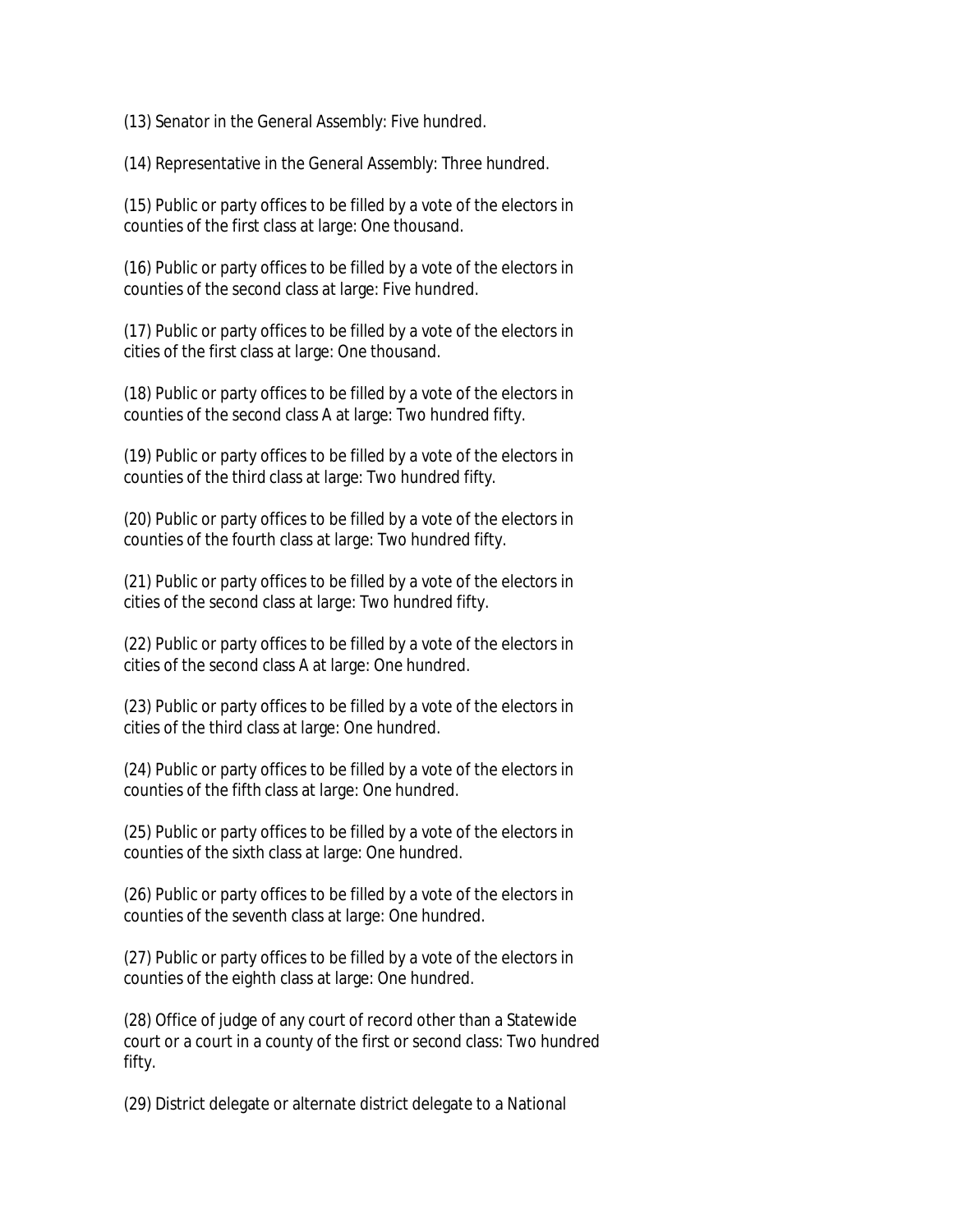party convention: Two hundred fifty.

(30) Member of State committee: One hundred.

 (31) Office of district council member in a city of the first class: Seven hundred fifty.

 (31.1) Office of district council member in a city of the second class: One hundred.

(32) Office of district justice: One hundred.

(33) Office of judge of election: Ten.

(34) Inspector of elections: Five.

(35) All other public and party offices: Ten.

**PENNSYLVANIA STATUTES TITLE 25. ELECTIONS & ELECTORAL DISTRICTS CHAPTER 14. ELECTION CODE ARTICLE VIII. PARTY ORGANIZATION**

**25 P.S. § 2831 (2012)**

§ 2831. Definition of political parties and political bodies

 (a) Any party or political body, one of whose candidates at the general election next preceding the primary polled in each of at least ten counties of the State not less than two per centum of the largest entire vote cast in each of said counties for any elected candidate, and polled a total vote in the State equal to at least two per centum of the largest entire vote cast in the State for any elected candidate, is hereby declared to be a political party within the State, and shall nominate all its candidates for any of the offices provided for in this act, and shall elect its delegates and alternate delegates to the National convention as party rules provide. State committee members, and also such party officers, including members of the National committee, as its rules provide, shall be elected by a vote of the party electors, in accordance with the provisions of this act and party rules.

 (b) Any party or political body, one of whose candidates at either the general or municipal election preceding the primary polled at least five per centum of the largest entire vote cast for any elected candidate in any county, is hereby declared to be a political party within said county; and shall nominate all its candidates for office in such county and in all political districts within said county, or of which said county forms a part, and shall elect such party officers as its rules provide shall be elected therein, by a vote of the party electors, in accordance with the provisions of this act.

 (c) Any political body which is not a political party, as hereinabove defined, but which has nominated candidates for such general or municipal election by nomination papers in the manner provided by this act, shall be deemed to be a political body within the meaning of this act, but such political body shall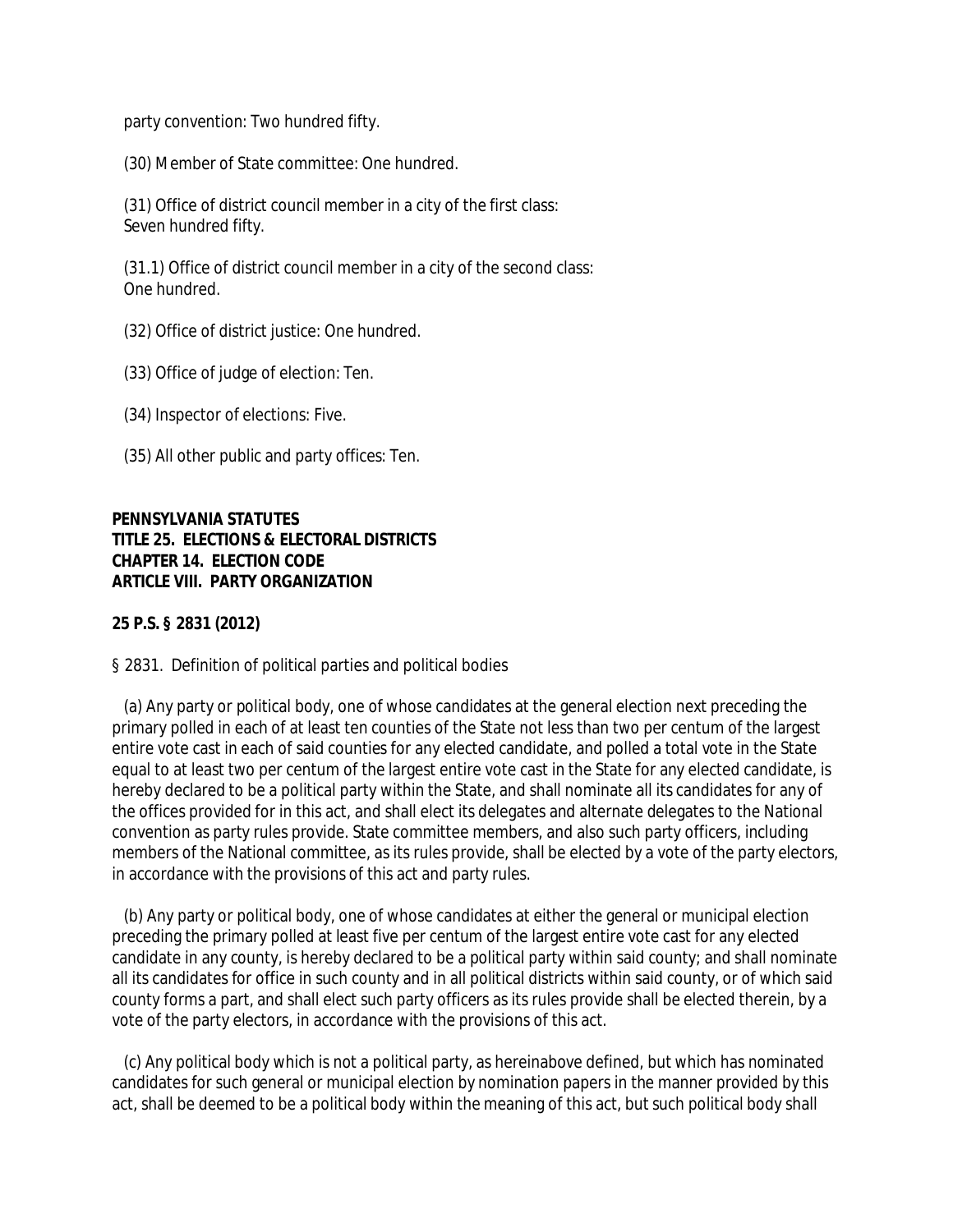not be entitled to nominate its candidates or elect its party officers at primaries held under the provisions of this act.

 (d) Provided, however, That the words "political party" and the words "political body", as hereinabove defined, shall not include any political party, political organization or political body composed of a group of electors, whose purposes or aims, or one of whose purposes or aims, is the establishment, control, conduct, seizure or overthrow of the Government of the Commonwealth of Pennsylvania or the United States of America by the use of force, violence, military measures, or threats of one or more of the foregoing.

**PENNSYLVANIA STATUTES TITLE 25. ELECTIONS & ELECTORAL DISTRICTS CHAPTER 14. ELECTION CODE ARTICLE IX. NOMINATION OF CANDIDATES (B) NOMINATIONS OF CANDIDATES BY POLITICAL BODIES**

**25 P.S. § 2911 (2012)**

§ 2911. Nominations by political bodies

 (a) In addition to the party nominations made at primaries, nomination of candidates for any public office may also be made by nomination papers signed by qualified electors of the State, or of the electoral district for which the nomination is made, and filed in the manner herein provided. Such nomination papers shall be in form prescribed by the Secretary of the Commonwealth, and no other forms than the ones so prescribed shall be used for such purposes.

 (b) Where the nomination is for any office to be filled by the electors of the State at large, the number of qualified electors of the State signing such nomination paper shall be at least equal to two per centum of the largest entire vote cast for any elected candidate in the State at large at the last preceding election at which State-wide candidates were voted for. In the case of all other nominations, the number of qualified electors of the electoral district signing such nomination papers shall be at least equal to two per centum of the largest entire vote cast for any officer, except a judge of a court of record, elected at the last preceding election in said electoral district for which said nomination papers are to be filed, and shall be not less than the number of signers required for nomination petitions for party candidates for the same office. In cases where a new electoral district shall have been created, the number of qualified electors signing such nomination papers, for candidates to be elected at the first election held after the creation of such district, shall be at least equal to two per centum of the largest vote cast in the several election districts, which are included in the district newly created, for any officer elected in the last preceding election.

 (c) Each person signing a nomination paper shall declare therein that he is a qualified elector of the State or district, as the case may be, and shall add to his signature his legibly printed name and residence, giving city, borough or township, with street and number, if any, and shall also add the date of signing, expressed in words or numbers: Provided, however, That if said political district named in the papers lies wholly within any city, borough or township, or is coextensive with same, it shall not be necessary for any signer of a paper to state therein the city, borough or township of his residence. No elector shall sign more than one nomination paper for each office to be filled, unless there are two or